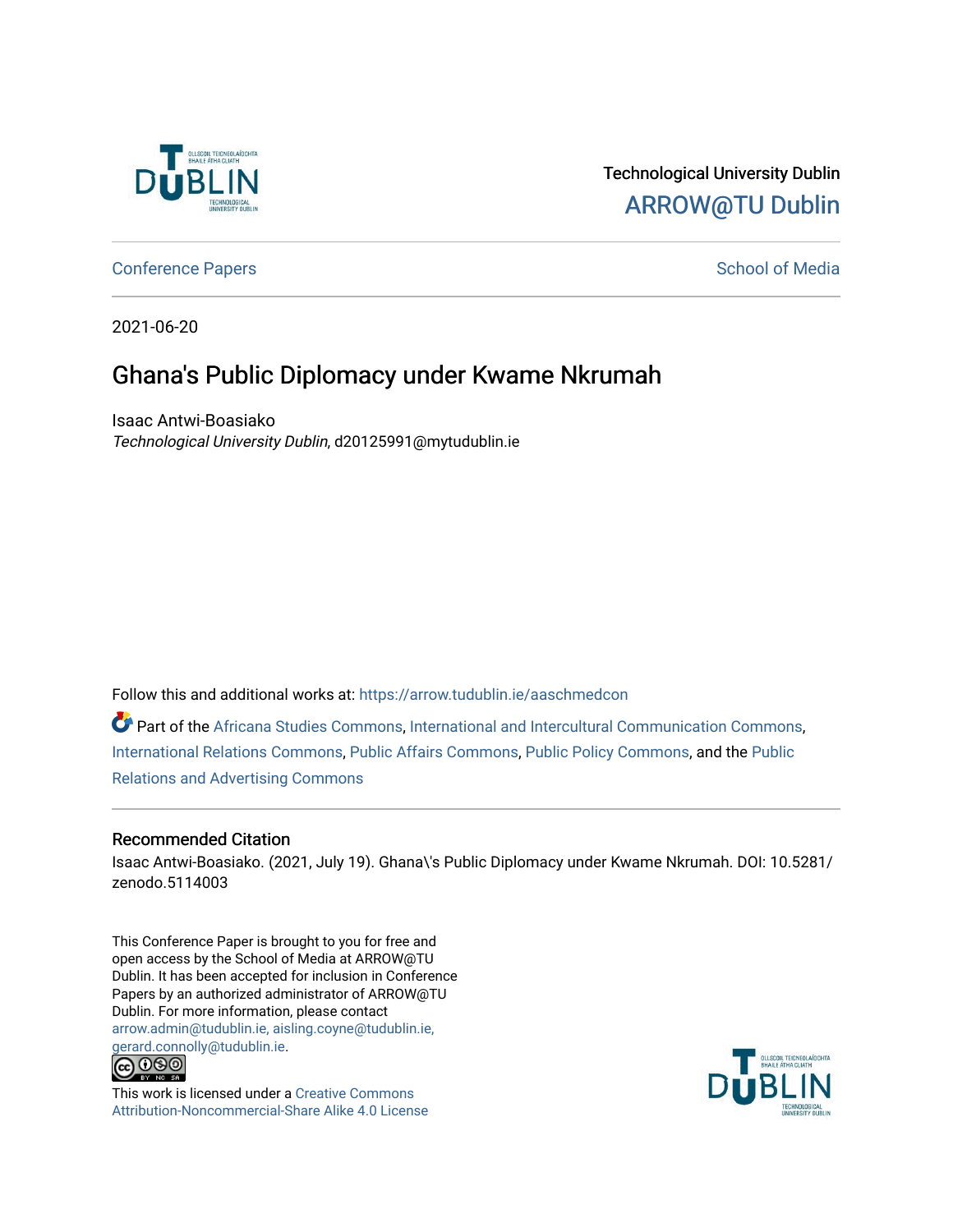# **Ghana's Public Diplomacy under Kwame Nkrumah**

#### **Isaac Antwi-Boasiako**

#### *School of Media, Technological University Dublin, Ireland, d20125991@mytudublin.ie*

ABSTRACT: The concept of public diplomacy is one of the trending approaches in modern international relations and diplomacy. Communicating and engaging effectively with the foreign public in a particular nation by a government to achieve its foreign policy objective is every government's goal. The field of public diplomacy as an academic discipline in Ghana in particular and Africa has not received much attention compared to the Western World. This article attempts to bridge this gap by opening Ghana's public diplomacy to academic scrutiny that has, as yet, been underdeveloped. This paper's principal objective is to bring to light the public diplomacy instruments used by the indefatigable first president of Ghana, Dr. Kwame Nkrumah, to propagate his pan-Africanism foreign policy in the 1960s against capitalism and communism after Ghana's independence. It also looks briefly at Nkrumah's general foreign policy agenda through the lens of public diplomacy. Methodologically, it uses content analysis of documents to explore how Nkrumah adopted the public diplomacy tactics during his presidency to sell his foreign policy. The article explores the topic under the theoretical framework of Golan's Integrated Public Diplomacy model. It concludes that public diplomacy under Kwame Nkrumah should be the foundation and ignite its incorporation into Ghana's tertiary education and current foreign policy strategies.

KEYWORDS: public diplomacy, communication, Kwame Nkrumah, pan-Africanism, foreign policy

#### **Introduction**

International public perception of a country is crucial for the success of its foreign policy agenda, and therefore public diplomacy strategies are necessary instruments to engage target foreign publics for positive perception and image of a nation. This idea was not much of a concern for the newly decolonised African states, especially during the cold war, as these small countries were more focused on internal politics and restructuring their new countries. Melissen (2005) notes that public diplomacy was not a primary concern in developing countries during the Cold War. However, this assertion may not be entirely accurate as the case of Dr. Kwame Nkrumah of Ghana proves otherwise. The father of Ghana's model of pan-Africanism, Kwame Nkrumah, was more concerned about his foreign policies than internal affairs of the country (Asante K. 2014) and believed in the later stage of his presidency that the only way to achieve his foreign policy is to change its strategy and direction. Instead of going direct to engage his fellow African leaders, he instead preferred to engage the publics of these African nations since he realised the importance of foreign public opinion in international statecraft.

Research on the topic began with a hypothesis that Ghana has no trace of historical public diplomacy practice. As the research progressed in pursuit of scholarly evidence to uphold this premise, it became evident from the relevant literature that Ghana has a historical practice of public diplomacy and had a well-established agent to manage it. There might be varying literature delving into the Ghanaian concept and Africa in general in the coming years.

Furthermore, the author acknowledges the limited literature available on Ghanaian public diplomacy and therefore relies more on the historical accounts of the presidency of Dr. Kwame Nkrumah by a number of research-based materials. Mediated public diplomacy dimension among the three dimensions of the integrated model of public diplomacy serves as the philosophical paradigm of exploring the topic. Nkrumah was concerned about the media and broadcasting as a short-term strategy for foreign audiences' engagement to build medium and long-term relations.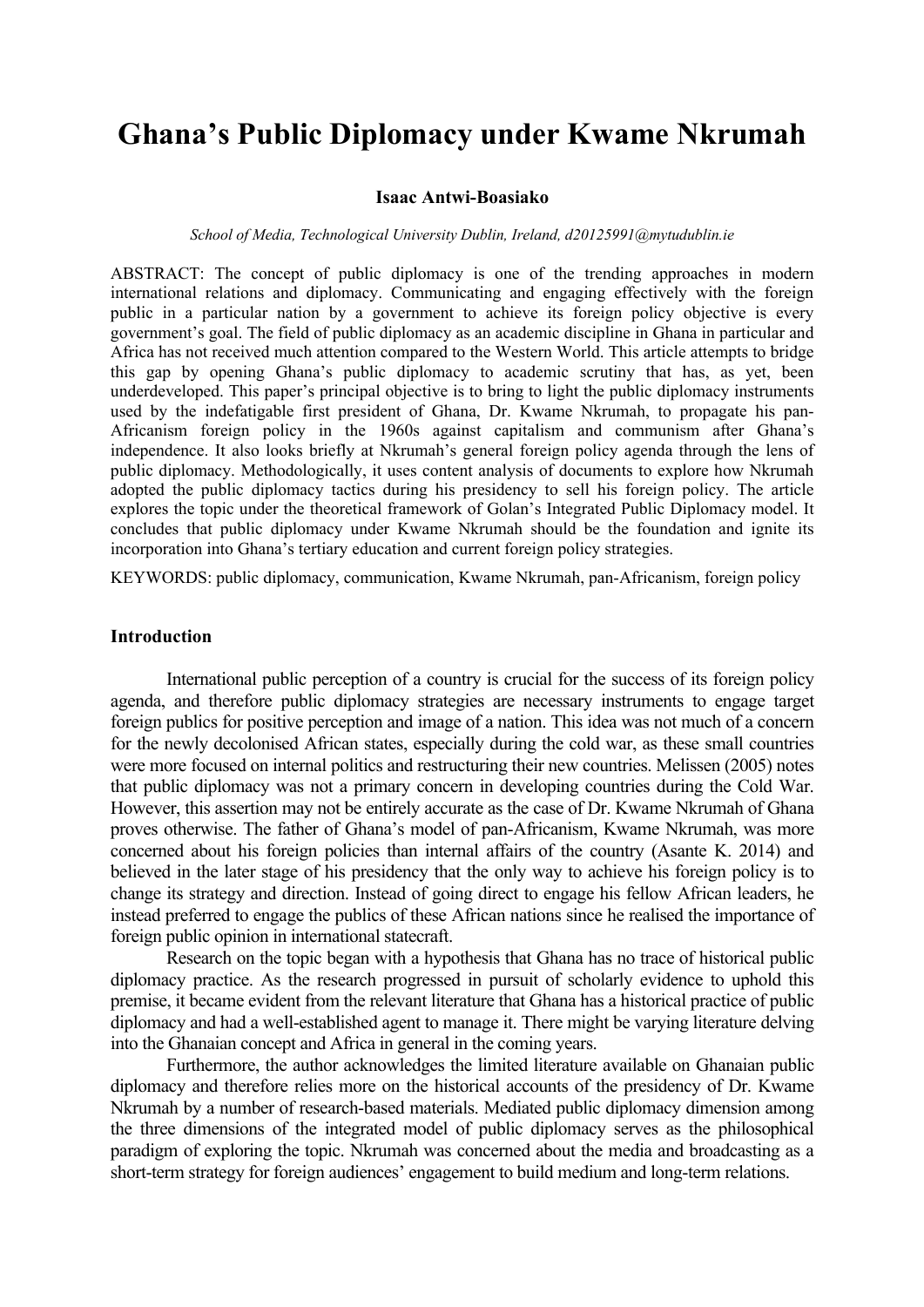The article examines the historical evolution of Ghanaian public diplomacy during the administration of Kwame Nkrumah and how Nkrumah used public diplomacy as a critical instrument of Nye's soft power during the era of decolonisation, African liberation and unity, and the cold war. It is a historical assessment of the varied instruments that the Bureau of African Affairs (BAA) employed to tell 'Ghana's story to Africans in the continent' and its frontiers. Dr. Kwame Nkrumah, who, together with some other freedom fighters, fought for Ghana's independence, became its first Prime Minister prior to independence and later in 1960 its first president after the country became 'Republic' on 1 July 1960 (Asante K. 2014). Furthermore, he was indisputably the most influential political leader and philosophical thinker in Africa during that period (Baah-Duodu 2019).

Historically, Ghana's diplomacy and Diplomatic Missions began in 1955 before the independence in 1957 (Asante K. B. 2017; Brandful 2014). Ghana, then Gold Coast in 1955, admitted for the first time ten officers among the hundreds of applications after advertisement into the about to be formed diplomatic Service. In Brandful (2013) opinion, these officers, popular known as the Group 10 (G10) in the Ghanaian diplomacy parlance, became the core of the nation's fledgling diplomatic Service. The G10 had crash training in London at the British Foreign and Commonwealth Office (Baah-Duodu 2019). They were the first Ghanaian Diplomats to represent and project the country's image and reputation on the international statecraft after the independence. The then Prime Minister of Ghana and later president, Dr. Kwame Nkrumah, met the G10 and shared his visions on international relations (Brandful 2013, 27). After its independence, Ghana's diplomatic missions were established by Dr. Kwame Nkrumah to deepen its relations with the selected states (Asante 2017). Diplomacy encompasses public diplomacy; hence, understanding Ghanaian diplomacy's genesis is a step to grasp its philosophical underpinnings.

#### **The concept of Public Diplomacy**

It worth noting that a fruitful exploration of Ghana's public diplomacy demands an account of the already existing literature in the field, which will serve as the bedrock and framework of critically examining the discourse. Public diplomacy is not a new concept in the realm of international relations and communication. The ability to influence foreign publics as an essential ingredient of public diplomacy long pre-dates the existence of the term itself (Hunt 2015, 25). Some public diplomacy scholars also see it as putting an 'old wine in a new bottle'(Melissen 2005, 3). Moreover, the importance of public opinion in foreign nations and the cultivation of the image of a country goes far back to ancient Greece and Roman times, even with some references in the Bible (Kunczik 2009, 771). Thus, the phenomenon of nations' image cultivation, propaganda, and other activities within the realm of public diplomacy are as old as diplomacy itself, argues Melissen. However, public diplomacy has gained considerable popularity in research in the last two decades and has become a crucial instrument in foreign policy implementation, especially in Western nations (Ociepka 2017).

Numerous literature reviews of public diplomacy show that Nye's (2004, 2011) concept of 'soft power' is among the foundations of the discipline. It is universally acclaimed that part of the public diplomacy story is understanding Nye's soft power (Cull 2019). Soft power is "getting others to want the outcomes that you want – co-opt people rather than coerces them" (Nye 2004, 5). It is not only about influence, says Nye, but it is also the ability to attract. The attraction, therefore, leads to acquiescence. Soft power can also be termed "attractive power" (Nye 2004, 6). It also can shape and influence the preferences of others. Nye believes that soft power may help a nation secure the support of foreign audiences for its foreign policy by means of the attractiveness of its culture, values, and international policy (Golan 2017). Nye adds that soft power combined with hard power produces smart power – combining military power and soft power. A nation cannot have one without the other and vice versa. Fletcher (2016) puts it nicely that a country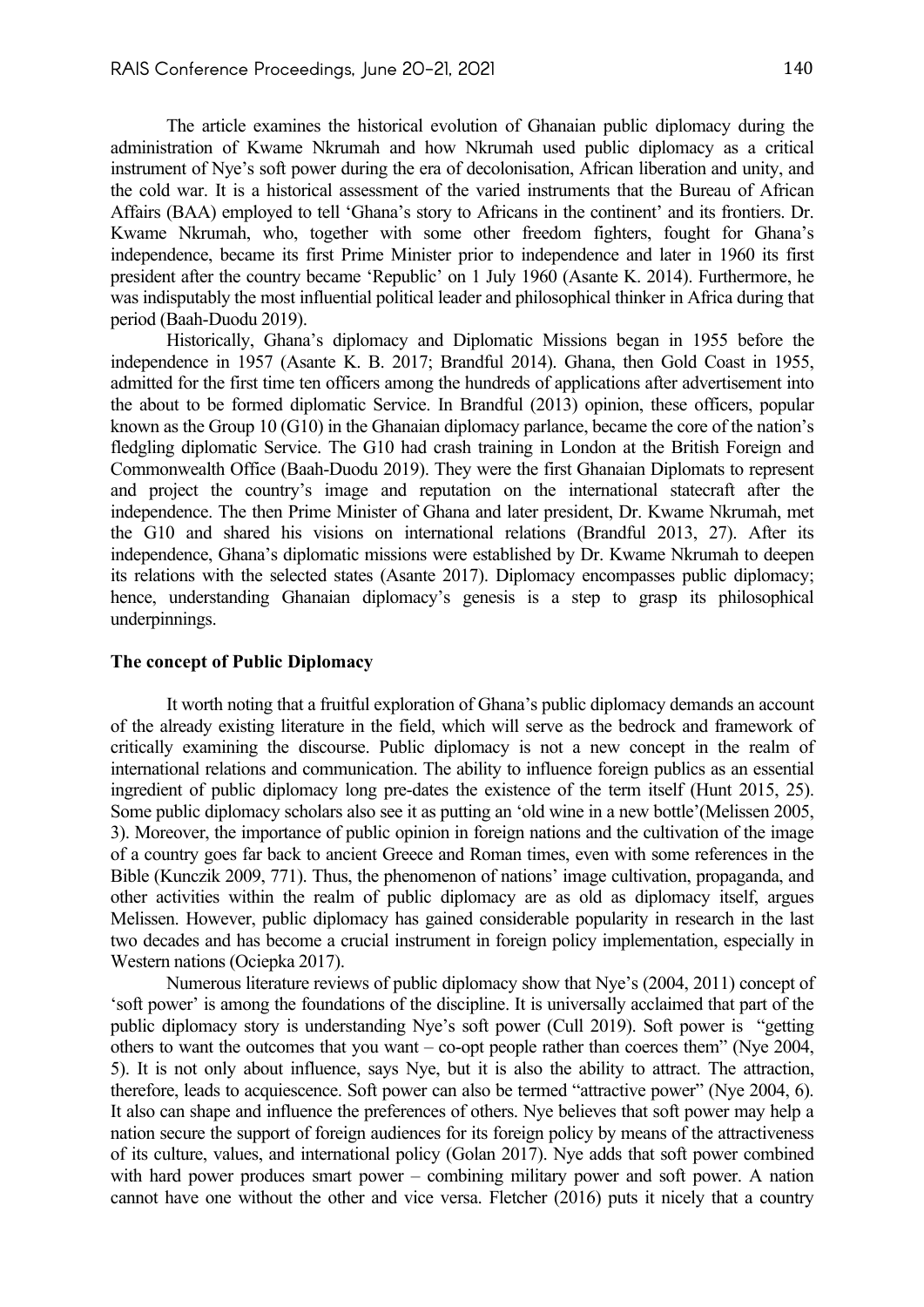needs boots on the ground and books in the hand. Hunt (2015) also holds that Nye's concept has an enormous impact on the practice of diplomacy as his ideas have been widely harnessed into the conventional wisdom of foreign ministries. Nye's term is arguably the most referenced phrase in the public diplomacy lexicon, although it does not mean that all public diplomacy practitioners and scholars agree on its definition and application (Snow 2020, 4). Therefore, public diplomacy has relation with power. It has 'soft power' (Snow 2009).

The public diplomacy concept has no universally agreed definition. Many scholars of different related fields have come out with numerous definitions. Golan and Yang (2015) affirm this assertion by stating that despite a growing body of literature on public diplomacy, the confusion about what the term really means and how it differs from international public relations still exists. Even the US, which is considered the 'father' of public diplomacy, has not reached a single consensus definition of the concept over the last fifty years (Snow 2015, 80). For Cull (2019), it is diplomacy through foreign public engagement. Golan and Yang (2015, 2) see it as "the management of communication among diplomatic actors, including nations and non-state actors, which have specific informational or motivational objectives toward reaching the foreign public through various communication channels to promote national interest''. For other scholars, it is government-sponsored activities and communications with the sole aim of foreign publics (Fullerton and Kendrick 2017). Williams (2012) also defines it as the process of pursuing a nation's foreign strategic objectives, while Rugh (2014) defines it as a function of a government. For this paper's purpose, public diplomacy is defined as a form of diplomatic relations that focuses on persuading, influencing, and winning the minds and hearts of another country's public. And through indirect methods such as educational exchange programmes, culture, health by a government or multinational companies for political goals. The stakeholders in this form of diplomacy are the state and the non-state actors such as non-governmental organisations (NGO's) and other international corporations.

The term was first used by an American Diplomat Edmund Gullion in 1965 to distinguish the concept from propaganda during the Cold War (Berridge 2015; Cull 2019; Cull 2020; Hunt 2015; Fullerton and Kendrick 2017; Golan and Yang 2015; Rugh 2014; Melissen 2005; Wang and Yang 2020). Therefore, it is not surprising that modern public diplomacy and its discourse are dominated by the United States' experience and literature (Melissen 2005). Some scholars argue that the concept of public diplomacy is a product of war (Hunt 2015). Eytan Gilboa argues that while many scholars and practitioners have examined and explored public diplomacy, there is, however, no "overarching theory, but rather contributions from multiple disciplines" as cited in (Cull 2019, 2). Therefore, it lacks a unique theoretical underpinning peculiar to the field (Golan 2017). This is one of the major challenges facing the discipline. However, scholars of the field have begun to develop theoretical paradigms. Among them are Golan's (2013) *Integrated Model of public diplomacy* and Fullerton and Kendrick's (2017) *Model of Country concept of public diplomacy*. This article uses the former as a theoretical framework for the exploration of Ghana's public diplomacy under its first president Dr. Kwame Nkrumah.

The integrated model argues that examination of public diplomacy should be done as a strategic management approach (Golan and Yang 2015, 3). Put, a combination of public relations practice and tactics with public diplomacy objectives and results (Snow 2015). The model has three layers of engagement, namely mediated public diplomacy, nation brands/reputation, and relational public diplomacy (Golan 2015). The mediated dimension is a short-term media activity by the government aiming to influence international media coverage. This layer focuses on adopting tactics to manage the content of foreign news coverage. The other two levels of nationbranding/reputation and relational deal with medium and long-term strategic engagement approaches. Golan argues that fruitful mediated public diplomacy efforts are necessary for a nation's successful nation-branding or reputation management.

The public diplomacy discipline encompasses many tenets from other fields such as public relations, mass communication, public policy, political science, marketing, and diplomatic studies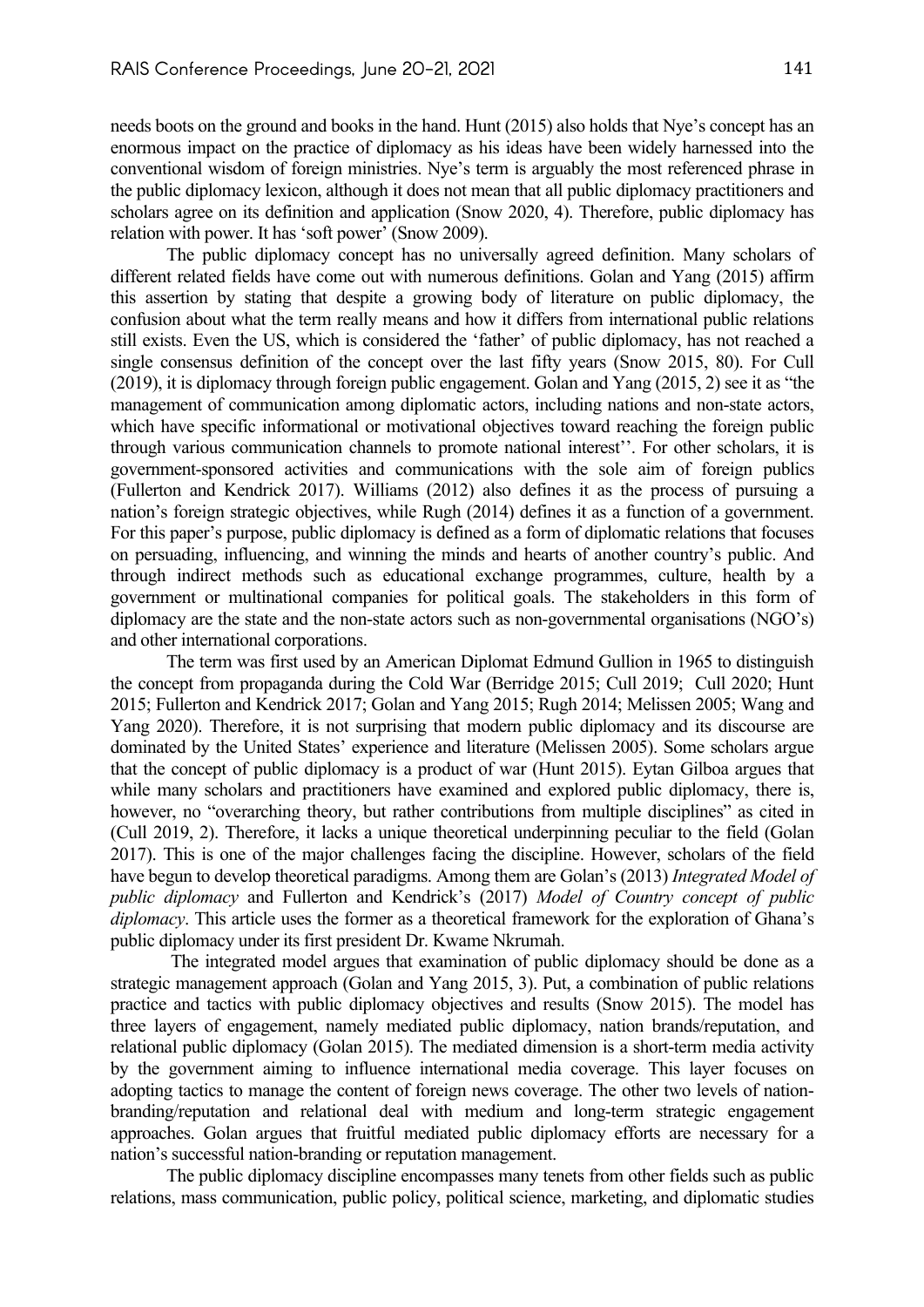(Golan 2017; Golan and Yang 2015; Fullerton and Kendrick 2017; Snow 2009; Strömbäck and Kiousis 2020). Since the introduction of the concept by Gullion, the discipline has evolved to include other private stakeholders in the practice of public diplomacy (Wang and Yang 2020). This evolution has often been termed the 'new public diplomacy' (Hunt 2015, 18; Melissen 2005). The new public diplomacy involves both private and state actors and the usage of the technological tools of communications in the modus operandi of public diplomacy campaigns. The new public diplomacy takes shape after the  $11<sup>th</sup>$  September 2001 attack on the US (Taylor 2009), and as Melissen introduces it in his work *The New Public Diplomacy*.

Some scholars also argue that the concept of public diplomacy is nothing special; it is rebranding white propaganda (Berridge 2015, 199). Furthermore, it is a subset and postmodern propaganda. One of the proponents of this argument, Berridge (2015), defines the discipline as the modern name for white propaganda aimed chiefly at international audiences. Thus, irrespective of the label, the central element remains. Rugh (2014, 10) also adds that during the Cold War, Americans wanted to distinguish their overseas activities from the negative connotations of 'propaganda' of being deceptive employed by the Germans and the Soviet Union hence the new phrase 'public diplomacy' by Gullion. In his analysis of the term's evolution, Cull (2020) also connotes that although Gullion was the first to use the term in modern time, the old term (propaganda) has accumulated many negative connotations. In fact, Cull believes the earliest use of the phrase 'public diplomacy' dates back to 1856 in a piece from London *Times* (p.13). Berridge and Rugh, therefore, state that the United States Information Agency (USIA) was established in 1953 for overseas white propaganda (public diplomacy).

 Berridge again rejects the notion by some public diplomacy scholars and practitioners that the concept is different from propaganda and argues that it is not a new activity rather a rebranded propaganda. Public diplomacy does propaganda indirectly, making it different from black propaganda. I cannot entirely agree with the stance of Berridge because public diplomacy should not be equalised to the traditional propaganda, which had scrupulous tools of making its audience believe what was not true in reality. Traditional propaganda is only a one-way affair of communication, while public diplomacy is a two-way symmetrical communication and relationship building on engagement and dialogue with foreign publics. Melissen (2013) sees such views emanating from the traditionalists and sceptics within the diplomatic arena. Commenting on this debate, Melissen agrees with other contemporary scholars on public diplomacy who assert that modern public diplomacy is different from propaganda. The term 'public diplomacy' found its way into the foreign policy discourses and circles in the 1990s (Cull 2020, 16), and many nations began to be interested in the concept and practice for various reasons even long before the 9/11 attack (Melissen 2005). However, the style, targets, and vehicles employ to make public diplomacy vary enormously from country to country.

#### **Kwame Nkrumah's Foreign Policy**

Public diplomacy is a significant component in foreign policy implementation, as the literature in the concept depicts. Besides, Melissen (2005) argues that sound foreign policies greatly support public diplomacy practice. Therefore, to successfully explore public diplomacy of Ghana under Nkrumah, it is necessary first to analyse some of his central foreign policies as president of the nation. During Nkrumah's presidency, Ghana's foreign policy and relations were guided by systematically expressed notions and principles rather than a set of national concerns as it were in other African countries in that era (Gerits 2015).

Diplomacy and foreign policy under Dr. Nkrumah's administration were at the latent stage. Being the first black African country to obtain independence brought challenges to nation-building and foreign relations (Brandful 2013). Urgency mixed with excellence became some of the core ingredients that motivated the first constitutional government to take action during that period. Two main factors influenced Nkrumah's foreign policy and diplomacy: the Cold War and the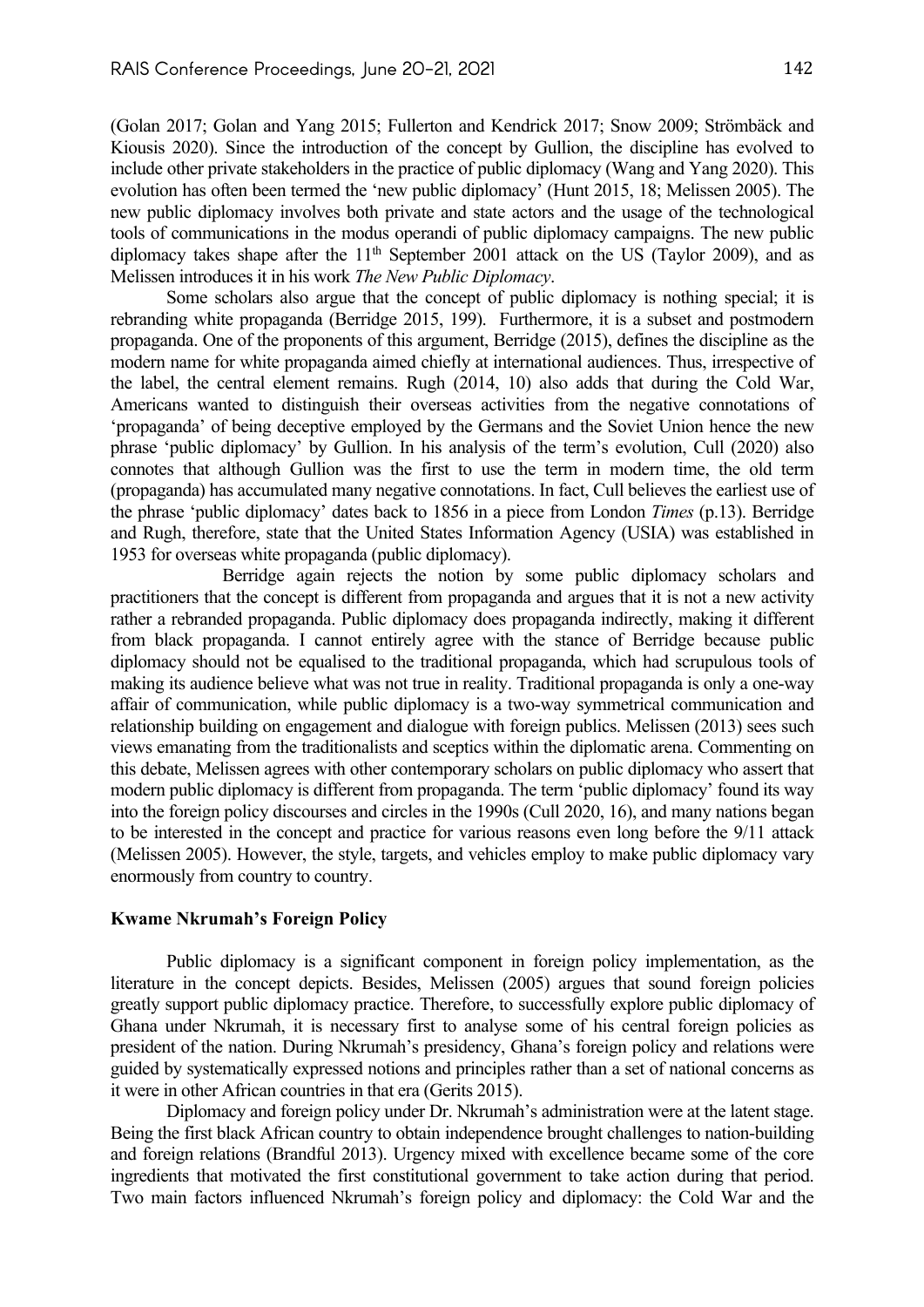decolonisation of Africa (Boafo-Arthur 1999; Etsiah 1985; Thompson 1969; White 2003). The president made his Foreign Policies clear to the few Ghanaian diplomats assembled at the presidency before their departure to the various assigned posts abroad. The central foreign policies were: to transform Ghana from a colonial territory to an independent and prosperous nation; Ghana to lead the fight to eliminate colonial rule and administrations in the entire continent of Africa and unite it (Brandful 2013; White 2003). The government also introduced the policy of non-alignment to put the country in a neutral position during the Cold War of political ideologies between the West and the East (Asamoah 2014). Ghana is among the founding fathers of the Non-Alignment Movement (NAM). This foreign policy also enables the state to get developmental assistance from both sides of the blocs (Baah-Duodu 2019; Gerits 2015). Under this regime, the president also formulated the policy of good neighbourliness to have cordial relations with the country's neighbouring nations and place Ghana as the sub-Saharan region leader in particular and Africa in general (Asamoah 2014; Brandful 2013).

His foreign policy of decolonisation of the African continent was firm in him as a pan-Africanist and manifested in his famous Ghana's independence speech (Spies, 2018; White, 2003). He emphasised in the speech that 'the independence of Ghana is meaningless unless it is linked up with the total liberation of Africa' (Thompson 1969). It is said that 'Kwame Nkrumah is Africa and Africa is Kwame Nkrumah' in his heydays (White 2003, 100). His famous dictum 'the black man is capable of managing his own affairs' propelled him to challenge other African leaders to unite and take control of their various countries (Baah-Duodu 2019).

As foreign policies and diplomacy of a country are determined, among other things, by its geopolitical locations, history, and ideological orientation of its leader, Ghana is not exempted from this theory. In the sixties, its foreign relations and diplomacy were influenced by its first president Kwame Nkrumah (Brandful 2013). His Foreign policy of championing Africa's decolonization put Ghana in the limelight on the international stage both within the region and continent, respectively. Ghana's role in Africa within these periods was significant. The policy of accelerated agenda for emancipation and development in the mid-sixties under Nkrumah and complete political emancipation and unification of Africa was Ghana's main foreign relations objective (Brandful 2013; Asamoah 2014). Therefore, the country's foreign policy and diplomacy were Africa-centric, anti-racism (against the apartheid system in South Africa), neutrality (NAM), good neighbourliness, adherence to principles, and charters of international organisation Ghana belongs (Gebe 2008).

Nkrumah's pan-Africanism foreign policy was made up of his political and philosophical ideologies of anti-colonialism and 'African personality backed by the historical theory of slavery and African unity mission (Gerits 2015). Nkrumah was so fascinated with pan-Africanism to the extent that it is said that 'Africa was Nkrumah and vice versa. For him, 'Africa was for Africans' and called for no interference from the superpowers of the Cold War (Thompson 1969). Thus, his foreign policy of non-alignment. The Non-alignment policy was a way of driving away from the ideological war of winning the minds and hearts during the cold war, argues Thompson. This policy enabled Nkrumah to engage both the West and East for a developmental project of his country, although it is strenuous to be neutral in practice. He believed that Africa's involvement in the war would instead create huge problems among African nations, including conflicts in the continent.

#### **Nkrumah's public diplomacy (Discussion)**

The three leading major powers in the 1960s, the US, the Soviet Union, and Europe, invested heavily in their foreign communications with the rest of the world during the Cold War (Melissen 2005, 4). Nkrumah also did invest in his foreign policy implementation strategies as the country had enough funds and even gave financial assistance to other African countries like Guinea (Botwe-Asamoah 2005). There is a general view that public diplomacy strategies are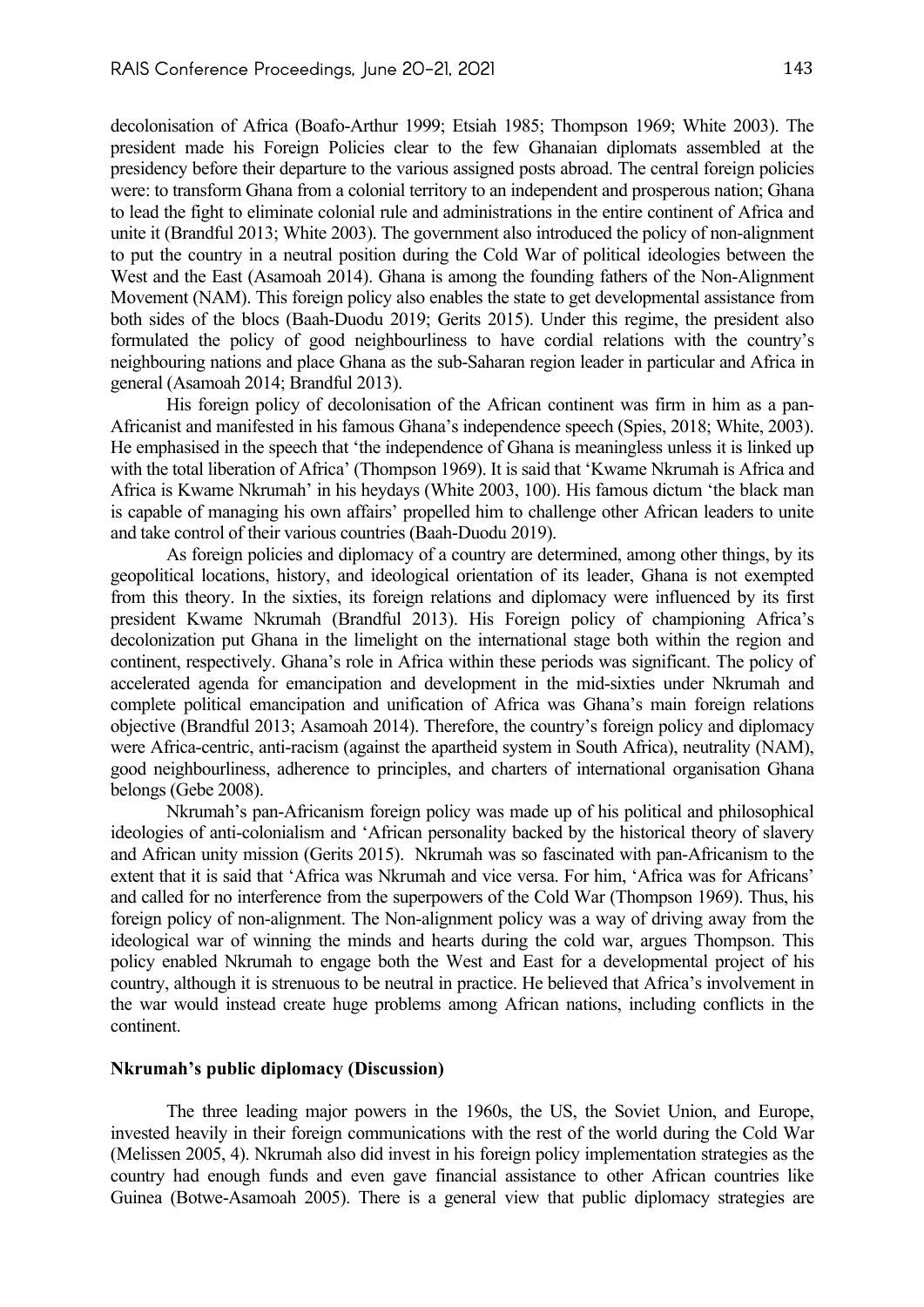primarily aimed at establishing positive public opinion in a foreign nation that will help the targetcountry political and governmental leaders to make decisions that are in line and supportive of the foreign policy goals of the advocating country (Melissen 2005, 15). Ghana's public diplomacy was in line with Melissen's assertion. Nkrumah concluded that the best option to get other African leaders to support his pan-Africanism foreign policy is through the influence of the public opinion of their citizenry (Gerits 2015).

Ghana's diplomacy after attaining the republican status on 1 July 1960 became more assertive through the instrumentality and foreign policy vision of its leader Nkrumah, argues Gerits. Nkrumah used his public diplomacy strategy to carry out its foreign policy of nonalignment during the cold war. At the later stage, Nkrumah realised the role and importance of mass communication in the implementation of foreign policy, especially foreign public opinion. In one of his UN speeches, he affirmed how international public opinion had compelled states to operate in a more ethically acceptable manner (Gerits 956).

The Congo political crisis in 1960 was the turning point of Ghana's public diplomacy programme as the aftermath of the crisis changed the direction of Nkrumah's strategies of foreign policy implementation (Gerits 2015). Public diplomacy of Ghana was now redirected towards specifically the African publics in the continent. The BBA believed that communicating with the targeted publics in the African continent was the best approach since the foreign publics in Africa had to convince their respective political leaders to support the African unity policy of Nkrumah (Thompson 1969). The president of Ghana came to the realisation that unifying the entire continent demands a clear and coherent ideological message. Additionally, these messages should be presented more appealingly and emotionally to the target African publics. Therefore, since 1960, the Bureau of African Affairs responsible for Ghana's public diplomacy activities focused more on engaging the target audiences in the other African countries, both independent and dependent (Asamoah 2014).

The government of Ghana on 7 October 1961 assembled all the heads of Ghana's diplomatic missions in Africa in crucial meetings in Accra, to discuss among other things, the reexamination of the nation's foreign policy and how it could be efficiently and effectively 'sold' to the target audiences in Africa (Gerits 2015, 960). In his open speech, Nkrumah reaffirmed the task of the Ghanaian diplomats dispatched to the various missions in Africa, that is, the cultivation of a favourable public opinion about Ghana in their host nations. To enhance this task, the Ministry of Foreign Affairs in 1961 started to invest in the nation's public diplomacy campaigns geared towards African countries and the rest of the world. Exhibitions windows in London and New York were organised. The Ghanaian diplomats were to make the country's foreign policy attractive and help push other independent African states into making a firm policy against external interference of the affairs of Africa, argues Thompson. The BAA had researched and came out with propaganda (public diplomacy) to diminish the seeming tension between Ghana and other African states.

Post-colonial African leaders and diplomats were not mere pawns to the two major powers of the Cold War; however, a little room was offered to them to operate. Despite this, Ghana's president used all means to counter communism and capitalism and therefore prescribed his own pan-African ideology (Gerits 2015, 953). For Gerits, the new post-independent African nations were very vulnerable to the whims and caprices of the external powers of the Cold War since any of them could either help sustain an unpopular administration or sponsor an alternative regime.

Nkrumah's main objective was to make Ghana attractive in the eyes of other African leaders for influence to achieve the continental integration agenda. He employs one of Golan's three layers of the integrated model of public diplomacy, the mediated dimension, as a short-term strategy. He resulted in international media coverage influence in the black continent. Gerits (2015) notes that, in Accra, the president of Ghana established Radio Ghana. To attract other African leaders and their citizens, all the radio emissions from Ghana had to state the source of the broadcasting message. For example, 'This is the Voice of Africa, coming to you live from Radio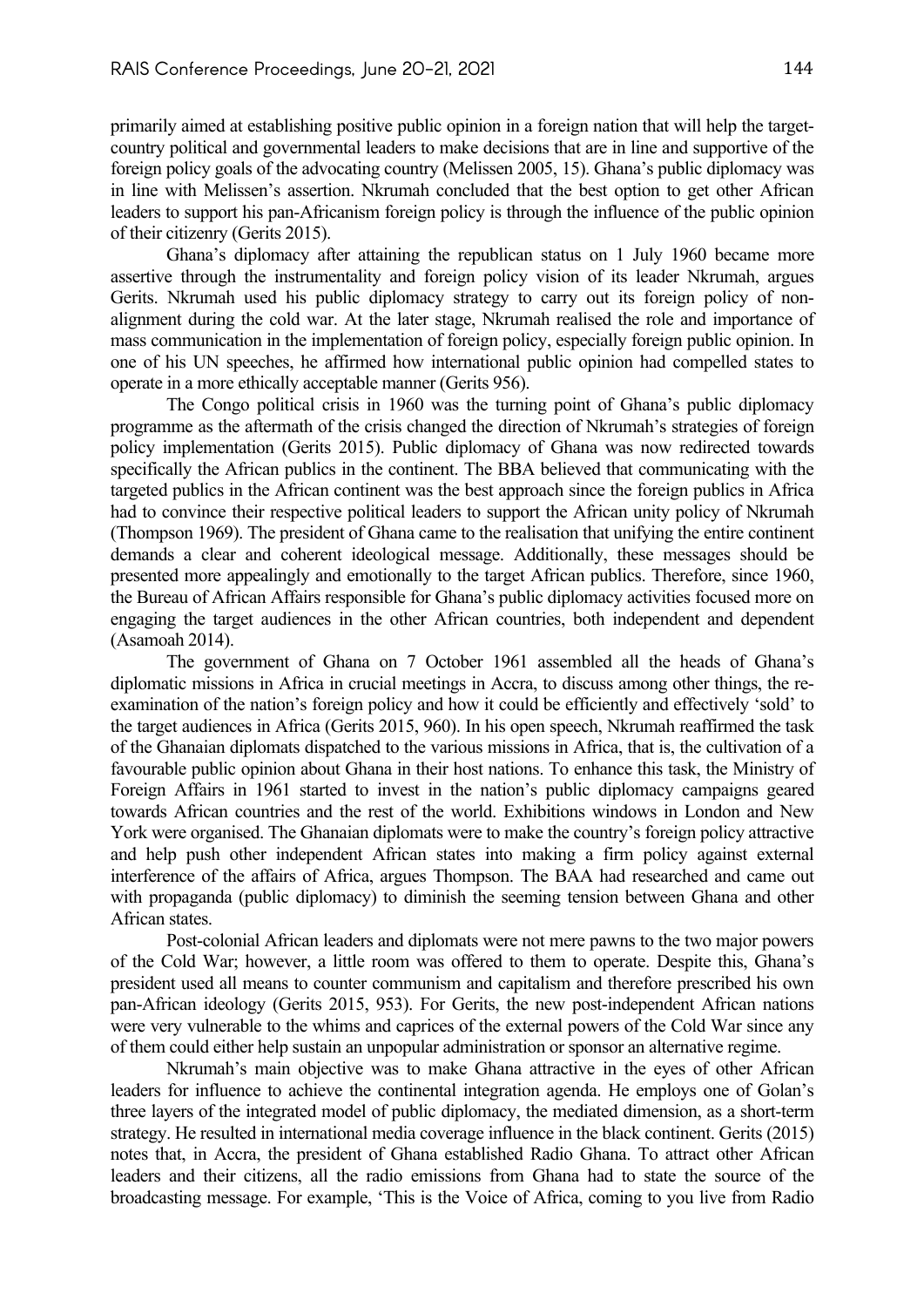Ghana, Accra.' The result of broadcasting to other African nations with the aim to influence foreign publics for support of his African unity vision is public diplomacy tactics.

Besides, Nkrumah used what modern public diplomacy scholars refer to as 'Summit Diplomacy' as one of the tools to implement his pan-Africanism. He organised several Conferences in Accra to deepen the link between activists of pan-Africanism (Thompson 1969). For instance, between 15 – 23 April 1958, the Conference of Independent African States (CIAS). In that same year, Nkrumah arranged for another Conference of All-African People's Conference (AAPC) in December (Gerits 2015).

Nkrumah also employed diaspora diplomacy as another element in his public diplomacy techniques. Diaspora diplomacy was central in his pan-Africanism policy (Botwe-Asamoah 2005). He gave a place for the African diasporas in his African liberation agenda, thereby inviting most of them to Ghana's Independence Day and Republican ceremonies in Accra. Among the invited African Diasporas were Martin Luther King Jr., Adam Clayton Powell, and Asa Philip Randolph (Thompson 1969). Thus, in the realm of diaspora diplomacy, Africans in the Diaspora visited Ghana most often, and it became a common phenomenon under the presidency of Nkrumah (Botwe-Asamoah 2005, 114). Mohammed Ali and Malcolm X were among the notable African diasporas who visited Ghana and added their voice to the African liberation policy. This public diplomacy approach also helped Nkrumah reach out to the foreign publics through the Africans in the diaspora through information dissemination to tell Ghana's story to the world.

To further the course of the public diplomacy agenda, the president established three new institutions in Ghana to be responsible for outreach activities to foreign publics. These institutions are the African Affairs Secretariat (AAS), The Bureau of African Affairs (BAA), and the All Trade Union Congress (ATUC) (Botwe-Asamoah 2005). It is worth noting that Nkrumah had a suspicion on the Ministry of Foreign Affairs, bequeathed to Ghana by the colonial masters, as a secondary colonial mouthpiece. All three agencies had their specific roles assigned to them by the president. The AAS was charged with organising conferences of independent African states and nationalists movements. The BAA was the main body responsible for the public diplomacy job – a channel for information dissemination about the nation to overseas audiences, while the ATUC had the function of organising the Pan-African Federation Union. Therefore, these three institutions were the principal vehicles for pursuing the nation's African policy (Botwe-Asamoah 2005, 110; Thompson 1969). However, BAA was the most powerful among them all and master planner of public diplomacy techniques.

The BAA had its headquarters at the presidential palace in Accra. The principal objective was to create a network and manage all the African international public relations issues (Gerits 2015). It was tasked to ensure the successful implementation of the president's foreign policy of pan-Africanism. The Bureau is like the United States Information Agency (USIA) created in 1953 to be responsible for America's public diplomacy agenda - to sell the US story to the world (Cull 2009). The same can be said of the BAA – to carry out Ghana's public diplomacy programme in the continent. It was Ghana's 'Information Agency' in Africa. In its official document defining its function, the BAA stated that it is an information office with a research department attached, plus a protocol unit, printing press, library, publication department, linguistic secretariat, and conference hall (Gerits 2015; Thompson 1969). It was charged to tell Ghana's story in the African continent and beyond by engagement with targeted foreign publics through broadcasting, international dissemination information, exchange activity programmes, and other practical means. It became the central and principal agent of Ghanaian African foreign policy (Asamoah 2014).

The creation of the BAA by Nkrumah intensified and managed the decolonisation process and pan-Africanism (Asamoah 2014). It was, among other things, to coordinate all foreign policy and diplomatic matters pertaining to Africa (Brandful 2013). The location of BAA within the presidential compound indicates the emphasis Nkrumah put on his African liberation and unity foreign policy (Thompson 1969). The Bureau, to borrow the words of Baah-Duodo (2019), became the president's "favourite son,'' and it was endowed with all the resources that would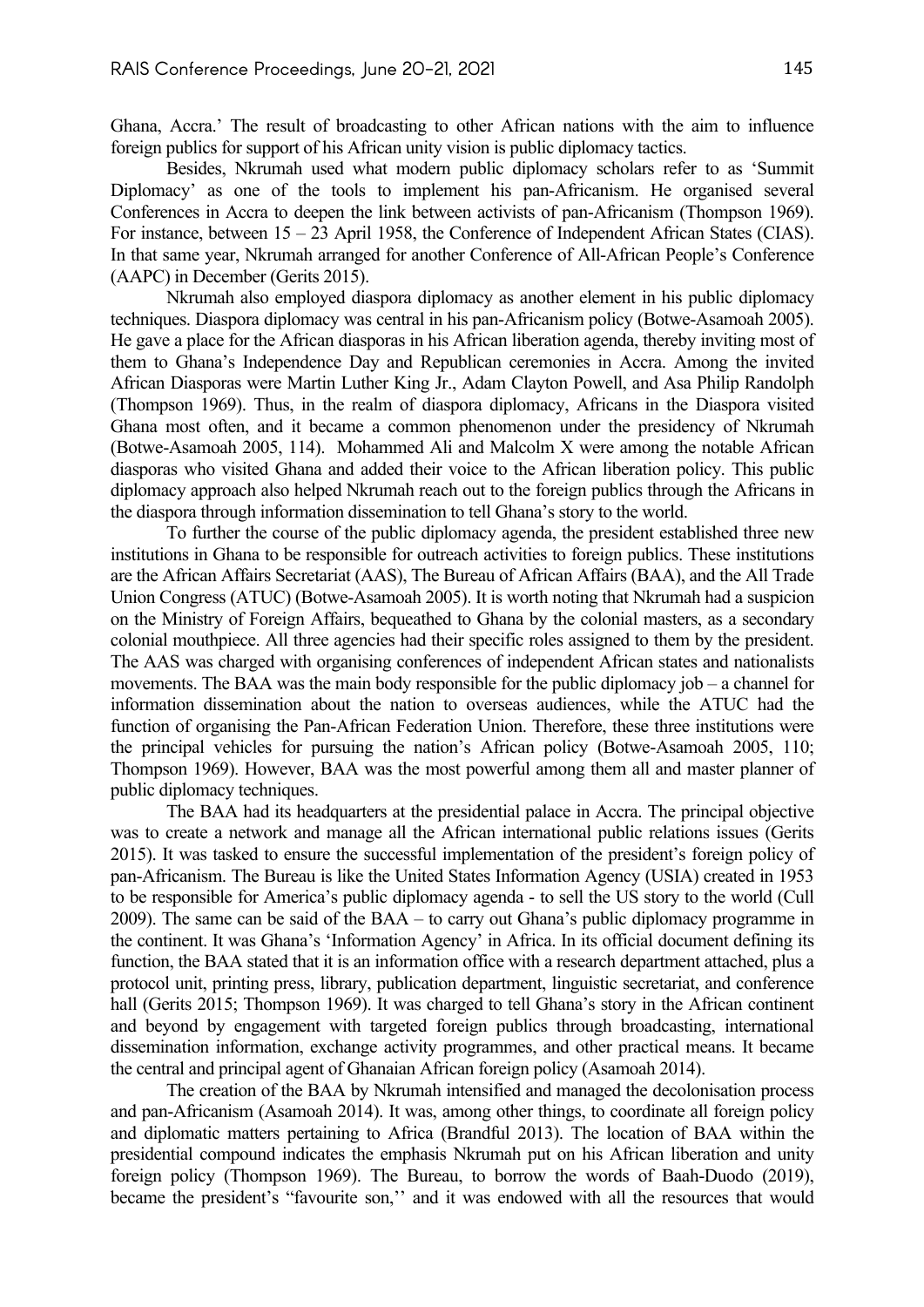facilitate its mission (p. 17). The president will always first begin his day with African Affairs from 7:30 am – 9:00 am before delving into national issues (Asante K. 2014). The BAA was also the public diplomacy and public relations unit of Nkrumah's foreign policy agendas (Gerits 2015, 956). It promoted '*Nkrumahism*' (the political philosophy and ideologies of African emancipation and unity of Nkrumah) on the African continent. Ghana, under president Nkrumah, had two different state institutions in charge of the nation's foreign policy, the BAA and the Ministry of Foreign Affairs (Gebe 2008). The BAA, however, was dissolved when the military took over power in 1966 and incorporated it into the Ministry of External Affairs (Asamoah, 2014; Baah-Duodo, 2019; Brandful, 2013).

Besides, various pan-Africanist political parties and organisation in other independent African states had their representative at the BAA (Thompson 1969). At the printing press unit, magazines, pamphlets, and other materials deemed helpful for public diplomacy information dissemination were printed in different languages and distributed across the continent. A monthly periodical magazine entitled 'Voice of Africa' was established and printed in Ghana with the notion that public diplomacy is more successful and influential than to borrow Nye's phrase 'hard power' – guns (White 2003). The BAA tried through the nation's public diplomacy practitioners (diplomats) to intensify its quest to engage and convince African audiences rather than their national leaders that Ghana was the only state capable of leading the continent to unify and manage the neo-colonial and imperialist tendencies and conspiracies (Gerits 2015, 961). BAA disseminated information abroad about Ghana and its culture, values, and policies through press, radio and publications, information media, and other information centres.

Nkrumah as a strong proponent of pan-Africanism, and some scholars even consider him to be the 'father' of Ghana's version of the concept, enacted the foreign policy of Africa liberation of the entire African continent from the colonial administration, thus offered financial assistance to other African nationalists nations (Thompson 1969). Financial assistance was also a way of cultivating a positive image and reputation of Ghana on the continent. BAA also rebranded the country with the change of name from Gold Coast to Ghana (Wekesa 2020).

Nkrumah went further to establish some pan-Africanism ideological training institutes to indoctrinate his foreign policy into the minds of the younger generation in the continent (Botwe-Asamoah 2005). This approach is also one of the propaganda machinery of Ghana's president. In line with these tactics, Kwame Nkrumah Youth Training School was established and opened with youth from the other African countries who came for training and returned to their various countries after completing a general course on youth leadership. For instance, 108 Gambians had their training at the institute (Gerits 2015). The Winneba Party College in 1961 was restructured and turned into the Kwame Nkrumah Ideological Institute as part of the public diplomacy technique (Thompson 1969). The objective of this new institute, according to the president, was to propagate the essence and substance of the continental unity in Ghana and throughout African nations strongly.

Moreover, to strengthen Ghana's public diplomacy under the presidency of Nkrumah, an advisor to the president George Padmore and later the director of the BBA was admonished by one WWK. Vanderpuye of Ghana's Ministry of Education to adopt the cultural-exchange scholarship tool of public diplomacy implemented by India, Egypt, and the US (Gerits 2015). Ghana, therefore, ventured into it. This programme of Nkrumah is similar to the present-day US Fulbright Educational programme for overseas students as part of the American public diplomacy strategy.

As part of the information dissemination instrument of public diplomacy, Nkrumah's BBA established various newspapers, printed and disseminated them. Newspapers such as the *Ghanaian Times*, the *Daily dispatch*, *Evening News* were state-owned, and copies were distributed to some selected educated Africans, news agencies of European nations, and other independent and dependent African countries (Asamoah 2014; Gerits 2015; Thompson 1969). The target audience for the newspapers was the educated public. The uneducated publics were served with cartoons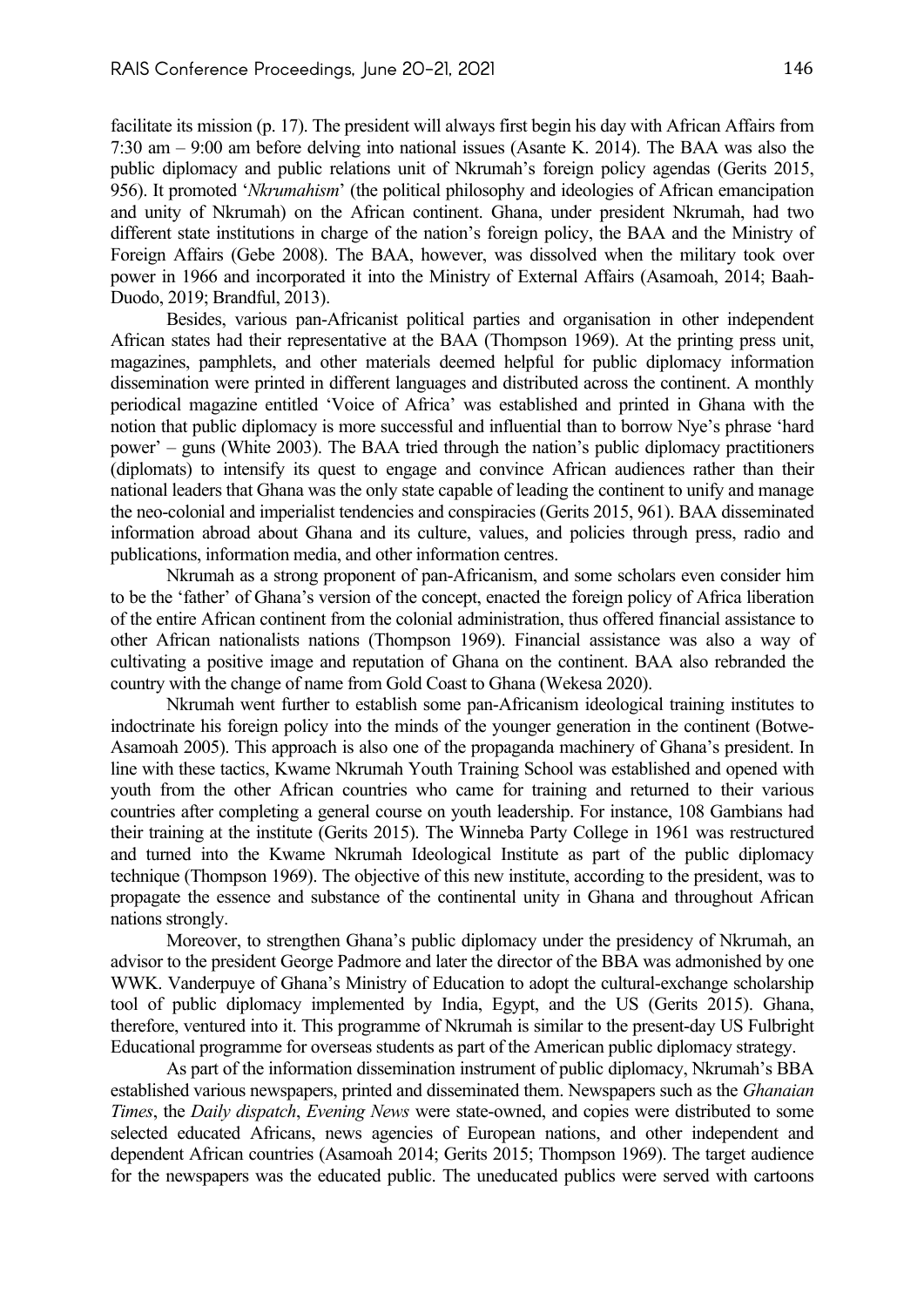communicating the meaning of being an African; postcards and other visual materials were made to showcase the need for continental unity.

In addition, the government of Nkrumah established the Ghana External Broadcasting Service and the Voice of Ghana to supplement the already existing public diplomacy strategies (Asamoah 2014). These services aimed to project the image and reputation of Ghana abroad, specifically within the continent. The president included it in the Second Five Year Development Plan (1959 -1964) to boost this new external broadcasting expansion. Thus, two Canadian Broadcasting Corporation advisors arrived in Ghana in March 1958 to establish a radio network (Gerits 2015). This method of Nkrumah can be compared to the modern era of Western countries establishing international broadcasting networks for public diplomacy purposes like the UK's BBC, Americans VOA (Voice of America), the German's DW network, French's France24 network.

#### **Results and Conclusion**

The analysis above demonstrates that Ghana does have a solid historical public diplomacy root under its first pan-Africanist President Nkrumah. The discussion here depicts that it was systematically planned and financed with the needed resources to achieve its mission. Although Nkrumah did not achieve his African foreign policy of continental union of government as his vision was the 'United States of Africa,' his public diplomacy programmes greatly impacted the nation's diplomacy and foreign relations. Brandful (2013) notes that Nkrumah made Ghana become the black star of Africa and the world. As a former Ghanaian diplomat, he argues that Ghana's diplomacy has waned in modern international statecraft.

Ghana's public diplomacy under president Nkrumah can be described as a model of 'pan-Africanist public diplomacy.' The state was the principal actor; hence it is a form of 'state-based public diplomacy' (Hocking 2005). We remember that Gullion coined the phrase 'public diplomacy' during the era of the Cold War. Thus, the concept within this period was taking a new shape with a little literature. Nkrumah's public diplomacy may be viewed as 'propaganda' or any other phrase. However, if scholars accept the United States Information Agency (USIA) activities as public diplomacy campaign, Kwame Nkrumah's foreign policy activities led by his BAA, as discussed in this article, should be equally accepted as public diplomacy. The Bureau of African Affairs of Nkrumah mirrored the USIA in terms of public diplomacy strategies. The USIA handled public diplomacy of America until its merger with the Department of State in 1999 (Rugh 2014), while BAA managed Ghana's public diplomacy until 1966 when the military junta toppled Nkrumah's administration.

In conclusion, Ghanaian public diplomacy under Nkrumah may have its shortfalls; nevertheless, it is among the pioneering African public diplomacy in the continent and first in Ghana. Nkrumah's pan-Africanism foreign policy in the continent is regarded as one of the historical elements of African public diplomacy evolution (Wekesa 2020, 361). The article posits that Ghana should build on Nkrumah's public diplomacy strategies and adopt them in its present foreign policy and diplomacy agenda. The present government of Ghana and its ministry of foreign affairs should make public diplomacy a part of their diplomatic toolbox with great interest rather than only lip service. Again, the public diplomacy discipline could be introduced into the curriculum of the country's higher education system since, at the time of writing this article, the concept barely has a place in Ghana's education system. It could be introduced at the beginning, for example, as a module in one of the Master's degree programmes in international relations and diplomacy. It may also be incorporated into the training programmes of Ghana Foreign Service at the Ministry of Foreign Affairs at its Legon Centre for International Affairs and Diplomacy to equip Ghanaian diplomats and scholars of the new public diplomacy concept. It is essential to state that public diplomacy was significant for implementing Nkrumah's foreign policy of anti-colonial, non-alignment, and pan-Africanism.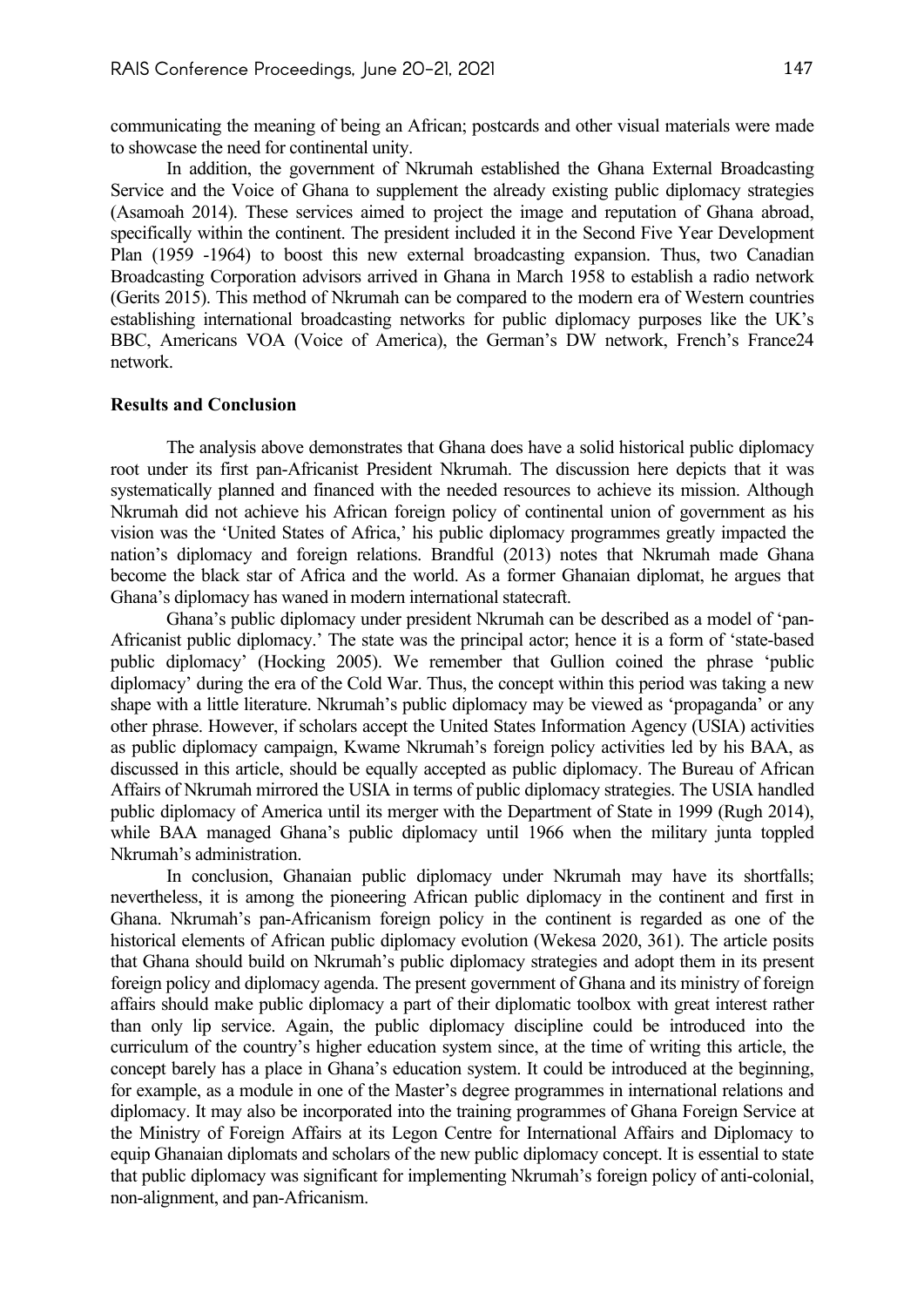#### **References**

- Asamoah, Obed Yao. 2014*. The Political History of Ghana (1950 2013) the Experience of a Non-Conformist. Bloomington*: AuthorHouse.
- Asante K., B. 2014. *Voice from Afar: Was Nkrumah a dictator?* Accra, 20 October. Accessed 13 April, 2021. https://www.graphic.com.gh/features/voice-from-afar/voice-from-afar-was-nkrumah-a-dictator.html.
- Asante, K. B. 2017. *Do our Diplomats simply lie abroad for country?* Accra, 26 June. Accessed 13 April, 2021. https://www.graphic.com.gh/features/voice-from-afar/do-our-diplomats-simply-lie-abroad-forcountry.html.
- Baah-Duodu, Kwabena. 2019. "A history of Ghana's Foreign Service." *MFARI Newsletter The Ghanaian Envoy*, 3 December: 14-20. https://mfa.gov.gh/wp-content/uploads/2021/02/The-Ghanaian-Envoy-Newsletter-2019.pdf.
- Berridge, G. R. 2015. *Diplomacy Theory and Practice.* 5th. Hampshire: Palgrave Macmillan.
- Boafo-Arthur, Kwame. 1999. "Ghana's Politics of International Economic Relations under the PNDC, 1982 1992." *African Study Monographs* 20 (2): 73-98. https://doi.org/10.14989/68184.
- Botwe-Asamoah, Kwame. 2005. *Kwame Nkrumah's Politico-Cultural Thought and Policies.* New York: London: Routledge.
- Brandful, William. GM 2013. *Personal Reflections of a Ghanaian Foreign Service Officer Whither Ghanaian Diplomacy?* London: RoseDog Books.
- Cull, Nicholas J. 2019. *Public Diplomacy Foundations for Global Engagement in the Digital Age.* Cambridge: Polity Press.
- Cull, Nicholas J. 2020. "Public Diplomacy Before Gullion: The Evolution of a Phrase." In *Routledge Handbook of Public Diplomacy*, by Nancy Snow and Nicholas Cull, 13-18. New York; Oxon: Routledge.
- —. 2009. *The Cold War and the United States Information Agency: American Propaganda and Public Diplomacy, 1945-1989.* Cambridge: Cambridge University Press.
- Etsiah, Akyinba Kofi. 1985. *Foreign Policy under Military Rule in Ghana: 1966 1981.* Johannesburg: University of Witwatersrand.
- Fletcher, Tom. 2016. *The Naked Diplomat.* London: Collins Publishers.
- Fullerton, Jami A., and Alice Kendrick. 2017. "The Model of Country Concept Explained." In *Shaping International Public Opinion - A model for Nation Branding and Public Diplomacy*, by Jami A. Fullerton and Alice Kendrick, 7 - 23. New York: Peter Lang.
- Gebe, Boni Yao. 2008. "Ghana's Foreign Policy at Independence and Implications for the 1966 Coup D'état." *The Journal of Pan African Studies* 2 (3): 160-186.
- Gerits, Frank. 2015. "'When the Bull Elephants Fight': Kwame Nkrumah, Non-Alignment, and Pan-Africanism as an Interventionist Ideology in the Global Cold War (1957-66)." *The International History Review* (Routledge) 37 (5): 951-969. doi:10.1080/07075332.2015.1064465.
- Golan, Guy J. 2013. "An Integrated Approach to Public Diplomacy." *American Behavioral Scientist* 57 (9): 1251-1255.
- Golan, Guy J. 2015. "An Integrated Approach to Public Diplomacy." In *International Public Relations and Public Diplomacy - Communication and Engagement*, by Guy J. Golan and Sung-Un Yang, 417-440. New York: PeterLang.
- Golan, Guy J. 2017. "Foreword." In *Shaping International Public Opinion: A Model for Nation Branding and Public Diplomacy*, by Jami A. Fullerton and Alice Kendrick, ix-x. New York: PeterLang.
- Golan, Guy J., and Sung-Un Yang. 2015. "Introduction: The Integrated Public Diplomacy Perspective." In *International Public Relations and Public Diplomacy - Communication and Engagement*, by Guy J. Golan and Sung-Un Yang, 1-12. New York: PeterLang.
- Hocking, Brian. 2005. "Rethinking the 'New' Public Diplomacy." In *The New Public Diplomacy: Soft Power in International Relations*, by Jan Melissen, 28-43. Hampshire; New York: Palgrave Macmillan.
- Hunt, Alan. 2015. *Public Diplomacy What it is and how to do it.* Geneva: UNITAR.
- Kunczik, Michael. 2009. "Transnational Public Relations by Foreign Governments." In *The Global Public Relations Handbook: Theory, Research, and Practice*, by Krishnamurthy Sriramesh and Deja Verčič, 769-794. New York; Oxon: Routledge.
- Melissen, Jan. 2013. "Public Diplomacy." In *The Oxford Handbook of Modern Diplomacy*, by Andrew F. Cooper, Jorge Heine and Ramesh Thakur, 436-452. Oxford: Oxford University Press.
- Melissen, Jan. 2005. "The New Public Diplomacy: Between Theory and Practice." In *The New Public Diplomacy*, by Jan Melissen, 3-27. Hampshire; New York: Palgrave Macmillan.

Nye, Joseph S. Jr. 2004. *Soft Power - The Means to Success in World Politics.* New York: Public Affairs.

Nye, Joseph S. Jr. 2011. *The Future of Power.* New York: Public Affairs.

Ociepka, Beata. 2017. *Poland's New Ways of Public Diplomacy.* Frankfurt am Main: PeterLang.